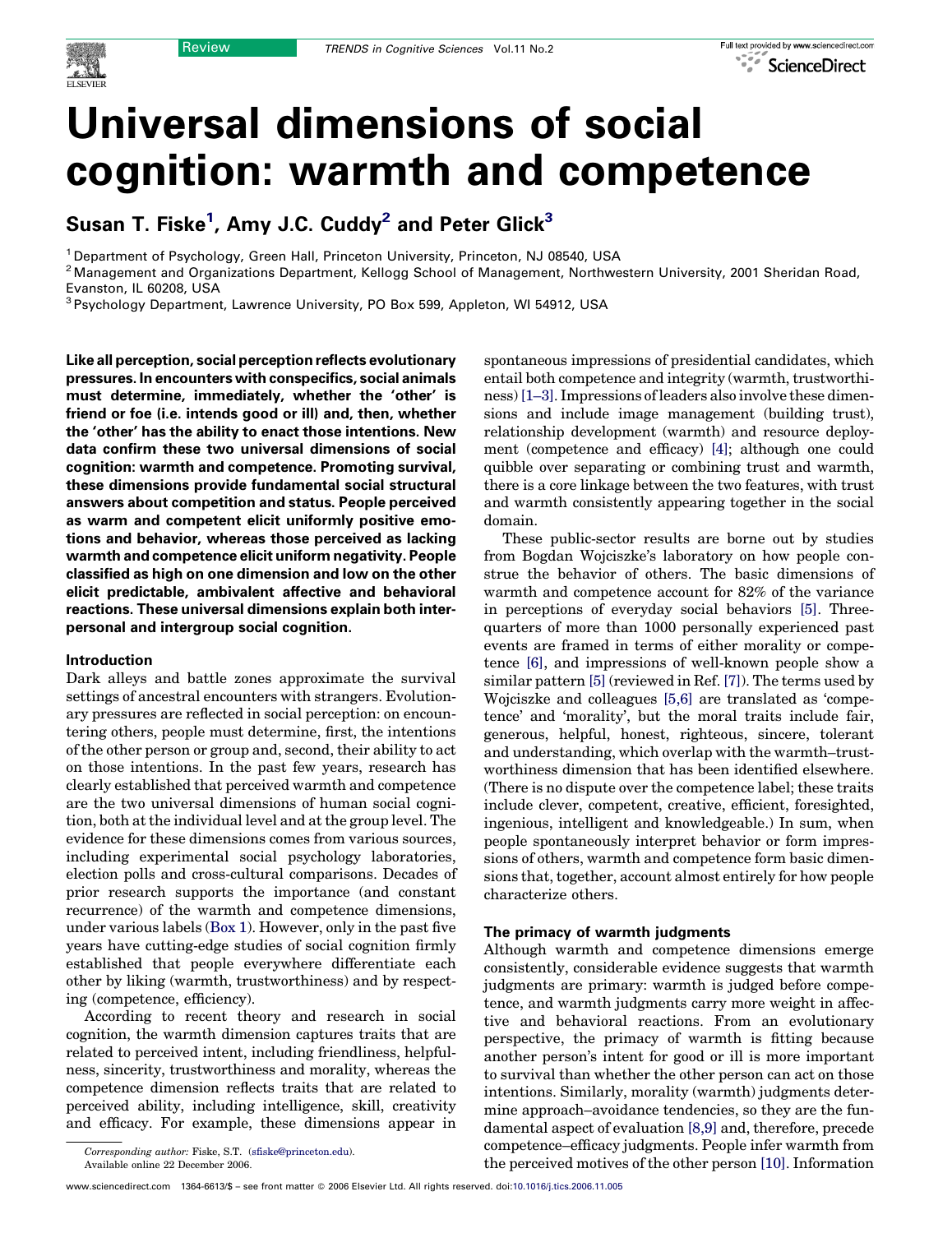#### <span id="page-1-0"></span>Box 1. History of research on person perception

In 1946, Solomon Asch [\[62\]](#page-6-0) published a paradigmatic study in which undergraduates formed impressions of another person based on lists of trait adjectives (e.g. determined, practical, industrious, intelligent, skillful), which also included either 'warm' or 'cold' depending on the experimental condition. The power of warm versus cold as 'central traits' that dramatically alter impressions has been the stuff of introductory textbooks ever since. These impression studies demonstrated the role of Gestalt clusters in social perception: a warm intelligent person is wise, whereas a cold intelligent person is sly.

Decades later, assuming that certain traits tend to separate into clusters, Rosenberg et al. [\[22\]](#page-5-0) asked undergraduates to sort 64 traits into categories that are likely to be associated in the same person. Multidimensional scaling and subsequent analyses identified two primary dimensions: social good–bad and intellectual good–bad. As Figure I indicates, socially good traits include warm (as found in Ref. [\[62\]\)](#page-6-0) and sociable (as found in Ref. [\[22\]](#page-5-0)), plus good-natured, happy, popular and sincere; socially bad traits are their opposites. Nearly orthogonal are the intellectually good–bad traits: intelligent, scientific, persistent, determined, skillful and industrious, and their opposites. Asch's dramatic results for warm–cold could be explained by the sociability dimension (warm–cold) being varied while the intellectual dimension was kept constant [\[23\].](#page-5-0) The warm–cold manipulation gains its power to alter the Gestalt of an impression by tapping a fundamental aspect of how people are perceived.

Nevertheless, the implications of these basic dimensions of person perception did not reach total consensus immediately. Furthermore,

calling trait lists 'person perception' was empirically tractable but ecologically problematic. Some studies (e.g. Ref. [\[21\]](#page-5-0)) addressed ecological validity by providing pictures of stimulus persons engaged in personality-revealing behaviors on two cognate dimensions, such as sociability and responsibility. However, these laboratory studies entailed experimenter-chosen traits, which capitalized on the apparent distinction between the two dimensions but brought into question the perceivers' spontaneously used dimensions.

Fortunately, in parallel, impressions of others within small, interactive groups were found to include separate social (warmth) and task (competence) orientations [\[63\]](#page-6-0). Generations of Harvard university undergraduates in Robert Freed Bales's self-observational small group class and interacting small groups in a variety of organizations converged on these two dimensions [\[64\]](#page-6-0). The Bales system included a third dimension – sheer volume of interaction. This is probably most salient in the live interaction context but less salient in stored impressions.

In sum, there is a venerable history of warmth and competence dimensions that emerge in independent lines of research. One could add self-perception to this list (e.g. independent, agentic versus interdependent, communal) in addition to work on perceptions of social categories (e.g. the distinction between communion and agency in gender stereotypes). However, the various labels that have been used for these basic dimensions had (until recently) obscured the pervasiveness and power of the fundamental, underlying dimensions of warmth and competence.



Figure I. Two-dimensional configuration of 60 traits, which shows the best-fitting axes for the properties of social desirability and intellectual desirability. Reproduced, with permission, from Ref. [\[22\]](#page-5-0).

about the moral–social dimension is more cognitively accessible, more sought by perceivers, more predictive and more heavily weighted in evaluative judgments [\[5\]](#page-5-0). The warmth dimension predicts the valence of the interpersonal judgment (i.e. whether the impression is positive or negative), whereas the competence dimension predicts the extremity of that impression (i.e. how positive or how negative) [\[5\]](#page-5-0) (see also Ref. [\[11\]\)](#page-5-0).

#### Importance of 'other-profitable' traits

Moral–social traits facilitate or hinder other people, whereas competence traits facilitate or hinder mainly the self. The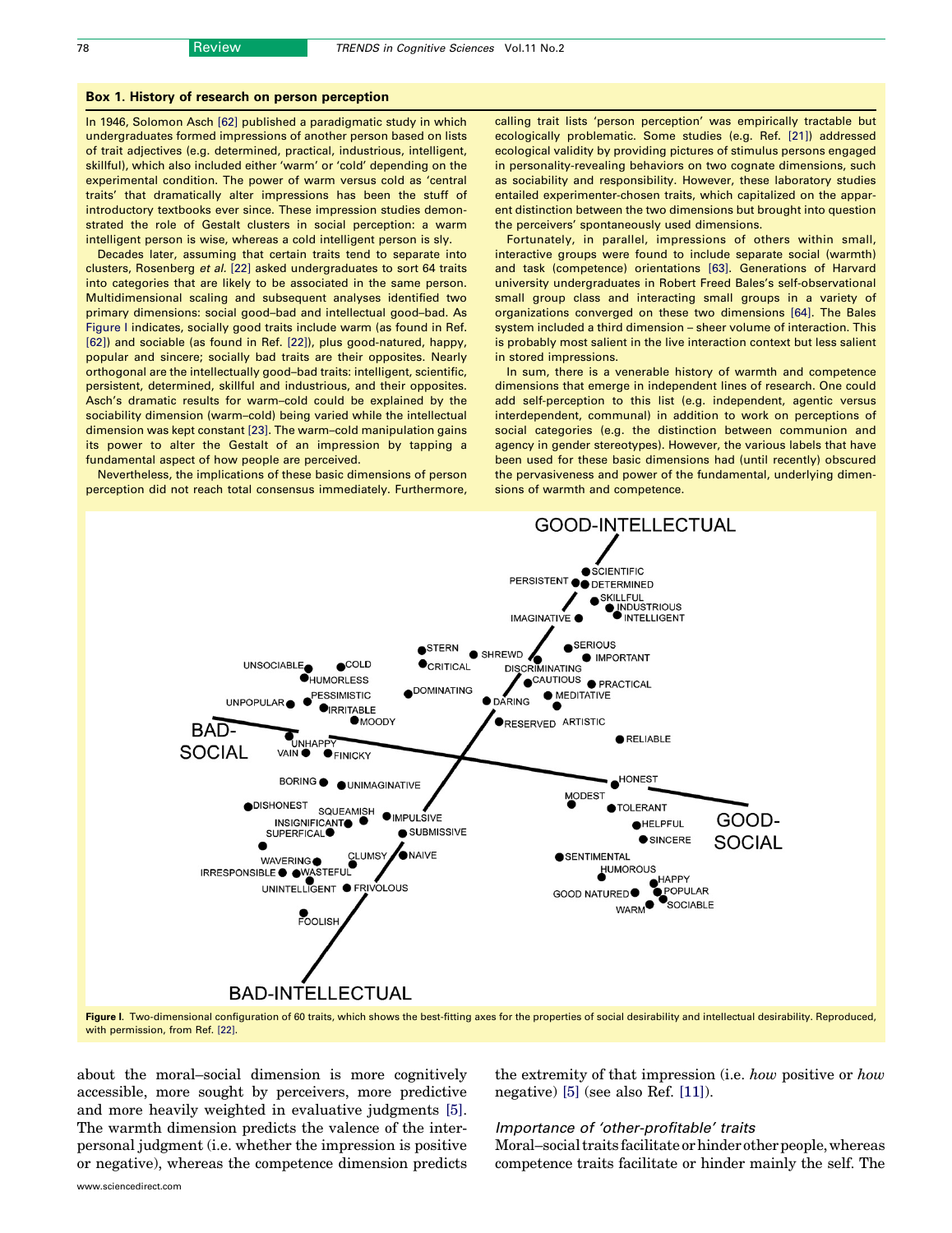moral–social, 'other-profitable' traits include kind, honest and aggressive (which is a negative 'other-profitable' trait) because they immediately affect people around the judged person. 'Self-profitable' traits include competence, intelligence and efficiency because they directly and unconditionally affect the possessor's chance of achieving personal goals (e.g. Ref. [\[9\]\)](#page-5-0). In a study that examined 200 trait terms, from a dozen dimensions (including controllability, temporal stability, situational stability and behavioral range), only warmth and competence predicted global evaluations (accounting for  $97\%$  of the variance). However, the  $\beta$ -weight for warmth (other-profitable) traits was larger (0.58) than for competence (self-profitable) traits (0.42) [\[12\].](#page-5-0) Thus, warmth assessments are primary, at least from the observer's perspective (B. Wojciszke and A.E. Abele, unpublished).

#### Rapidity of warmth judgments

Cognitively, people are more sensitive to warmth information than to competence information. In lexical decision tasks that control for word length, social perceivers identify warmth-related trait words faster than they identify competence-related trait words [\[13\]](#page-5-0). When judging faces after an exposure time of 100 ms, social perceivers judge trustworthiness most reliably, followed by competence [\[14\].](#page-5-0) Reliability is calculated by measuring the correlation between time-constrained and time-unconstrained judgments of the same faces. It is striking that people make these judgments in just a fraction of a second, with moral–social judgments occurring first.

### Perceivers and situations moderate the primacy of warmth

The priority for detecting warmth over competence, although robust, is stronger for some kinds of perceivers than others. In particular, women, whose traditional gender roles emphasize communal (warmth) over agentic (competence) traits [\[15\]](#page-5-0), show a stronger priority for detecting warmth [\[12\]](#page-5-0). Communal traits traditionally affect women's lives more, whereas competence traits traditionally affect men relatively more [\[15\]](#page-5-0). In parallel, collectivist orientations emphasize the social–moral dimension, whereas individualist orientations emphasize the competence dimension [\[16\].](#page-5-0) Liking depends on warmth (communion), and respect depends on competence (agency) (A.E. Abele, B. Wojciszke and W. Baryla, unpublished).

Similarly, the relative accessibility of the two dimensions is moderated by the situation. Depending on the primed context, people construe some ambiguous social behaviors in either warmth or competence terms (e.g. tutoring a friend, avoiding a car accident, failing to cheer up a sibling and leaving a meeting). On reading a series of such behaviors, undergraduates interpret them in competence terms if the actions are framed from the actor's (self-related, individualist) perspective and in warm–moral terms if framed from the observer's (other-related, collectivist) perspective [\[6\]](#page-5-0) (B. Wojciszke and A.E. Abele, unpublished).

# Diagnosticity of warmth and competence information: positive and negative

Social perceivers engage a complex calculus regarding relative diagnosticity of the two fundamental dimensions

www.sciencedirect.com

[\[17–19\].](#page-5-0) They process positive–negative warmth information and positive–negative competence information asymmetrically, but in opposite ways [\[17\]](#page-5-0). Perceivers sensitively heed information that disconfirms, rather than confirms, the other person's warmth [\[17–20\]](#page-5-0). This sensitivity reflects concerns about the other person's intentions or motives [\[10\]](#page-5-0). To be perceived as warm, a person must adhere to a small range of moral–sociable behavior; a negative deviation eliminates the presumption of morality–warmth and is attributed to the person's (apparently deceptive or mean) disposition. By contrast, a person who is perceived as unfriendly might sometimes behave in moral–sociable ways, but the person will continue to be perceived as unfriendly and untrustworthy; positive deviations are explained by situational demands – even evil people can be nice when it matters to them. In other words, mean and untrustworthy behavior is more diagnostic because it can only be attributed to the other person's disposition, not to social demands. Perceivers interpret warm behavior as controllable, socially cued and, thus, non-diagnostic.

By contrast, perceivers presume that competent behavior is not under immediate personal control. Hence, competence is asymmetrical in a different way from warmth. A person who is perceived as competent might behave competently most of the time, and a few incompetent behaviors do not undermine the perception of general competence (consider the absent-minded professor). However, a person who is perceived as incompetent, and presumably lacks the ability, can never behave competently without challenging the perceived incompetence. Therefore, for competence, positive (compared with negative) behavior is more diagnostic: competence is usually attributed to the other person's abilities, not to social demands.

Sometimes the dimensions combine: competent behavior is particularly diagnostic when the other person is perceived as immoral–unsociable; the competence of an enemy potentially has greater consequences than the competence of a friend [\[9\].](#page-5-0) Thus, asymmetries in the processing of positive– negative warmth and competence information can depend on the relative diagnosticity for personality impressions [\[18–21\]](#page-5-0).

In sum, although both dimensions are fundamental to social perception, warmth judgments seem to be primary, which reflects the importance of assessing other people's intentions before determining their ability to carry out those intentions. This demonstrates a sensitivity to potential threats, which aids survival in all organisms.

#### Individual versus group perception

Although warmth and competence are separate dimensions [\[22,23\],](#page-5-0) when people judge individuals, the two dimensions often correlate positively (although modestly) in the wellknown halo effect[\[22,24\]](#page-5-0): people expect isolated individuals to be evaluatively consistent [\[25\]](#page-5-0). However, when people judge social groups, warmth and competence often correlate negatively: many groups are judged as high on one dimension and low on the other, which has important implications for affective and behavioral reactions [\[26–28\].](#page-5-0)

People ask the same warmth and competence questions of societal ingroups and outgroups as they do of individuals,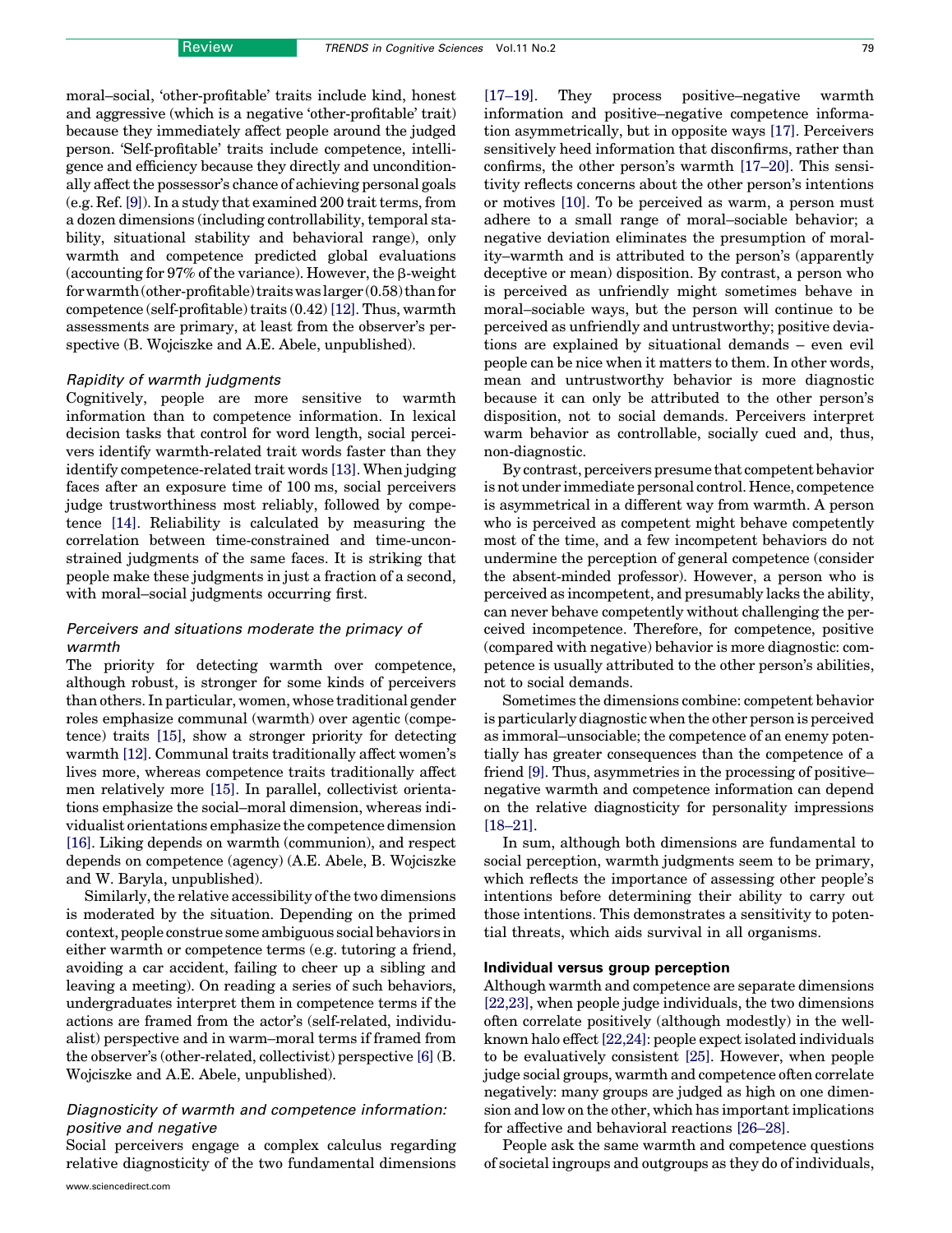which creates predictable stereotypes, emotional prejudices and discriminatory tendencies. (By convention, social psychologists refer to a perceiver's own group as the ingroup and all others as outgroups [\[29\]](#page-6-0).) The types of bias against outgroups differ depending on the group and its perceived relationship to other groups in society.

#### Stereotype content model

The two-dimensional warmth-by-competence space depicts one societal ingroup and three kinds of outgroups that are recognizable in all the countries that have been studied (see below). From the societal perspective, certain groups are prototypes or, in sociological terms, reference groups. For example, in the USA, at the present time, middle-class people, Christian people, heterosexual people and US citizens all are societal ingroups. People rate these groups as high on both warmth and competence, and they express pride and admiration for them [\[28,30,31\]](#page-5-0) (Figure 1).

#### Prejudice is not simply antipathy

Lay people and psychologists have long viewed outgroup prejudice as antipathy [\[32\],](#page-6-0) whereby societal outgroups are stereotypically neither warm nor competent, but hostile, untrustworthy, stupid and unmotivated. In the USA, these groups are reported to include poor white people, poor black people, welfare recipients, homeless people, drug addicts and undocumented migrants [\[28,30,31,33\]](#page-5-0). These groups reportedly elicit contempt and disgust more than all other groups. On viewing photographs of apparently homeless or addicted individuals, perceivers show neural activation in the insula, which is consistent with disgust. Furthermore, areas that are normally activated on viewing or thinking about other people (e.g. the medial prefrontal cortex) show significantly less activation to these outgroups, as if people perceive them as less than human [\[34\]](#page-6-0).

#### Ambivalent prejudices

Although some outgroups are perceived negatively on both warmth and competence, others are perceived ambivalently (high on one dimension and low on the other). Most societal outgroups fall into these previously ignored combinations [\[30,31,35\].](#page-6-0) US data show that people who are older, physically disabled or mentally disabled are viewed as warm but incompetent. These groups elicit pity and sympathy [\[28,30,31,36\]](#page-5-0), which are inherently ambivalent emotions that communicate subordinate status but paternalistic positivity [\[37\]](#page-6-0).

Other groups are viewed as competent but cold (and untrustworthy). In the USA, these currently include rich people, Asian people, Jewish people, female professionals and minority professionals [\[28,30,31\]](#page-5-0). These groups elicit envy and jealousy more than other groups. Such resentful emotions are inherently ambivalent because they suggest that the outgroup possesses prized abilities but that their intentions are suspect.

The US evidence for these four combinations of warmth and competence includes 'convenience' samples of undergraduates, their parents and retirement communities [\[30\]](#page-6-0), and also a representative sample survey of US adults [\[31\]](#page-6-0). The four types of outgroups also seem to fit studies of ethnic stereotypes that have persisted since the 1930s (L.M.



Figure 1. Scatter plot and cluster analysis of competence and warmth ratings for 20 groups. Averaging across US respondents, each group receives warmth (warm, friendly) and competence (competent, capable) scores, which are submitted to cluster analyses to determine number and membership of clusters. Groups near the center of their cluster replicate cluster membership most reliably across studies. Ratings on other variables (emotions, behaviors) cross-validate the cluster solutions. Different group names were used in different studies. Usually, an initial sample of respondents generated group names that were later rated by a second set of respondents on warmth and competence. The 20 names shown here were selected from prior sets and for various theoretical reasons. Warmth and competence were rated on five-point scales. Related to data from Refs [\[30,31,33,38,39,43\].](#page-6-0) Reproduced, with permission, from Ref. [\[31\].](#page-6-0)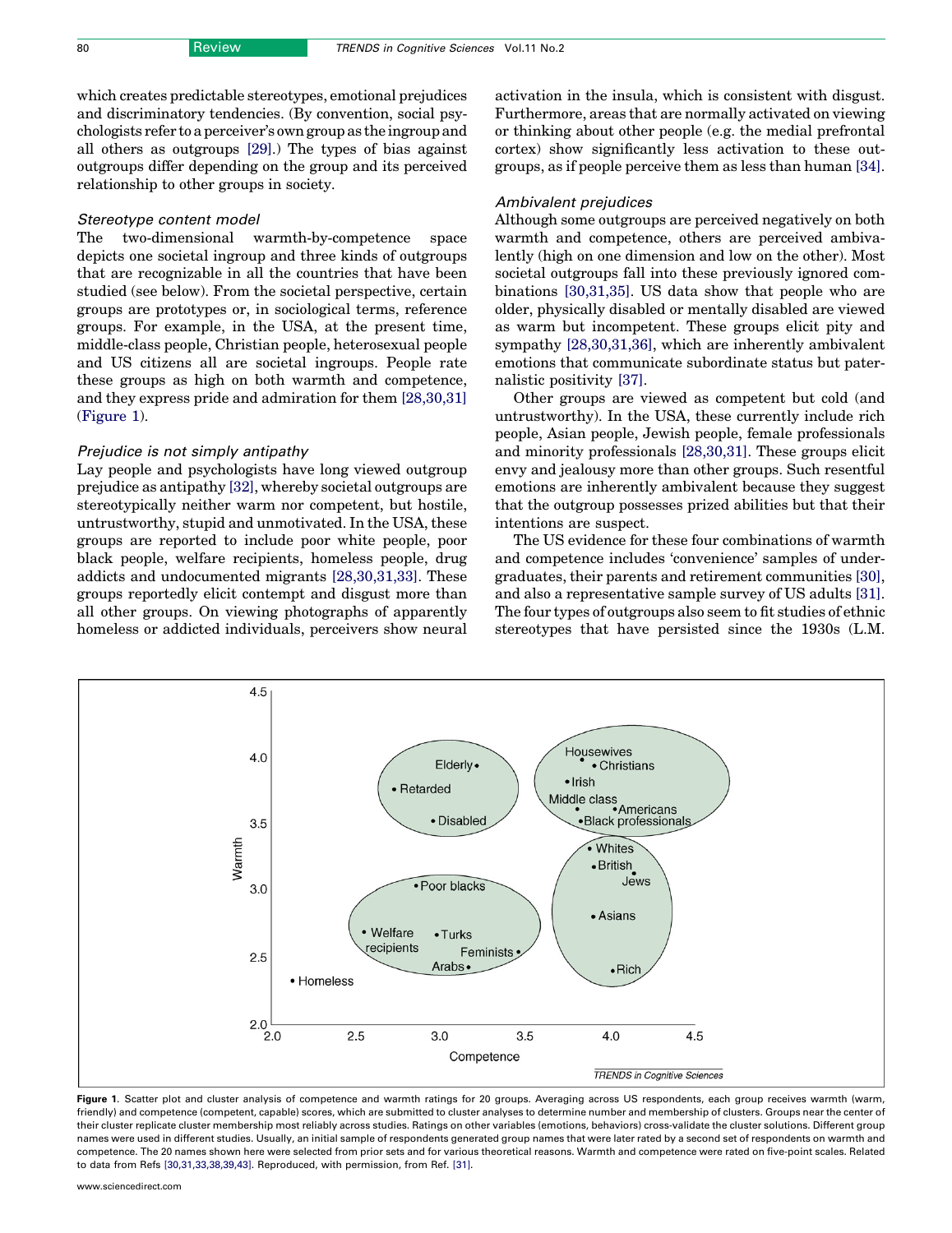Leslie, V.S. Constantine and S.T. Fiske, unpublished) and they fit every society that has been studied so far: 19 nations on 4 continents [\[35,36,38,39\]](#page-6-0) (I. Anselin and S.T. Fiske, unpublished; A.J.C. Cuddy and S.T. Fiske, unpublished). (To our knowledge, nations studied so far are, in North America, the USA, Costa Rica, Dominican Republic and Mexico; in Europe, Belgium, Bulgaria, France, Germany, Italy, the Netherlands, Norway, Portugal, Spain and the UK; in the Middle East, Israel; in Africa, South Africa; and in Asia, Hong Kong, Japan and South Korea.) In every society studied, poor people are perceived as neither nice nor smart, rich people are perceived as smart but not nice and older people are perceived as nice but not smart. Other societal groups that are local to each culture fit these three classifications. (The one exception is that in Asian cultures, in keeping with modesty norms, people rate societal ingroups neutrally on competence and warmth; however, the other three combinations are fully represented [\[38\]](#page-6-0). This demonstrates that outgroup prejudice does not require overt ingroup admiration.)

The warmth-by-competence space also fits in-depth US perceptions of specific US societal subgroups, such as subtypes of older people [\[40,41\],](#page-6-0) Asian and Asian–American people [\[42\]](#page-6-0), subgroups of immigrants [\[33\]](#page-6-0), subtypes of gay men [\[43\],](#page-6-0) subgroups of women [\[39,44\]](#page-6-0), people who have distinct mental illnesses (A.M. Russell, S.T. Fiske, G. Moore and D. Thompson, unpublished), European nationalities [\[38,45–47\],](#page-6-0) enemy outgroups [\[48\],](#page-6-0) socioeconomic groups [\[49–51\]](#page-6-0) and speakers of nonstandard dialects [\[52\]](#page-6-0).

#### Behavioral consequences

Distinct types of discrimination result from each warmth-by-competence combination, which is captured by the behaviors from intergroup affect and stereotypes (BIAS) map [\[35\]](#page-6-0) (Figure 2). Being primary, the warmth dimension predicts active behaviors: active facilitation (helping) versus active harming (attacking). Being secondary, the



Figure 2. Schematic representation of behaviors from intergroup affect and stereotypes (BIAS) map. Competence and warmth stereotypes are represented along the x and y axes. Emotions are represented by red arrows on diagonal axes. Thus, groups in different quadrants are rated as receiving one predicted emotional prejudice and two predicted behaviors. Behavioral tendencies are represented by blue arrows on horizontal and vertical axes. Reproduced, with permission, from Ref. [\[31\].](#page-6-0)

competence dimension predicts passive behaviors: passive facilitation (association) and passive harm (neglect).

The intersections of the two dimensions create unique behavioral profiles that are directed towards each type of outgroup. In the two most straightforward cases, societal ingroups elicit both active and passive facilitation (helping and associating) and the low–low outgroups (e.g. homeless people) receive both kinds of harm (active attacks and passive neglect) [\[31\]](#page-6-0). News reports confirm this potentially fatal kind of discrimination.

The mixed combinations are more volatile: pitied groups (e.g. older and disabled people) elicit active helping and passive neglect; for example, institutionalizing older or disabled people actively aids them but socially isolates them. By contrast, envied groups elicit passive association and active harm [\[31\];](#page-6-0) for example, neighbors might shop at the stores of entrepreneurial outsiders but, under societal breakdown, they might attack and loot these same shops. Jews during the Holocaust, Koreans in the Los Angeles riots and Chinese in the Indonesian riots all exemplify this unfortunate profile.

What reliably predicts these discriminatory behaviors? In path analyses of representative data from the USA, competence and warmth stereotypes combine to predict emotions, which directly predict behaviors [\[31\]](#page-6-0). The proximal cause of these social behaviors is affect, a finding that is reflected in meta-analyses of emotional prejudices and cognitive stereotypes as predictors of discrimination [\[53–](#page-6-0) [55\]](#page-6-0). Stereotypes can legitimize antipathy towards outgroups [\[49,50,56,57\].](#page-6-0) However, the social structure creates these relationships of antipathy and stereotyping, as we show next.

#### Antecedents of stereotypes, emotions and behaviors

Groups often compete with each other or at least do not facilitate each other's goals. Definitions of what constitutes a group often include shared goals, which presumably differ from the goals of other groups. When perceivers view the goals of an outgroup as differing from or conflicting with goals of the ingroup, they ascribe negative traits and experience negative emotions towards the outgroup [\[56\]](#page-6-0). Thus, when a group explicitly competes with the ingroup or exploits the ingroup, its intent is seen as unfriendly and untrustworthy (i.e. not warm). By contrast, when a group cooperates with or does not hinder the ingroup, then their intent is seen as friendly and trustworthy (i.e. warm). This can be viewed as perceived threat, over competition for resources.

As this theory predicts, the perceived warmth and interdependence (cooperation–competition) of groups are negatively correlated (on average, -0.52 across groups and -0.27 across individuals) across US, Western European and Asian samples [\[30,31,38\].](#page-6-0) The items that measure competition include power and resource tradeoffs (if one group gains power, then other groups lose power; resources that go to one group take resources away from the rest of society).

The other dimension, competence, results from judged status. To the extent that people justify hierarchical systems [\[58\]](#page-6-0) or believe in a just world [\[57\]](#page-6-0), they believe that groups get what they deserve. People assume that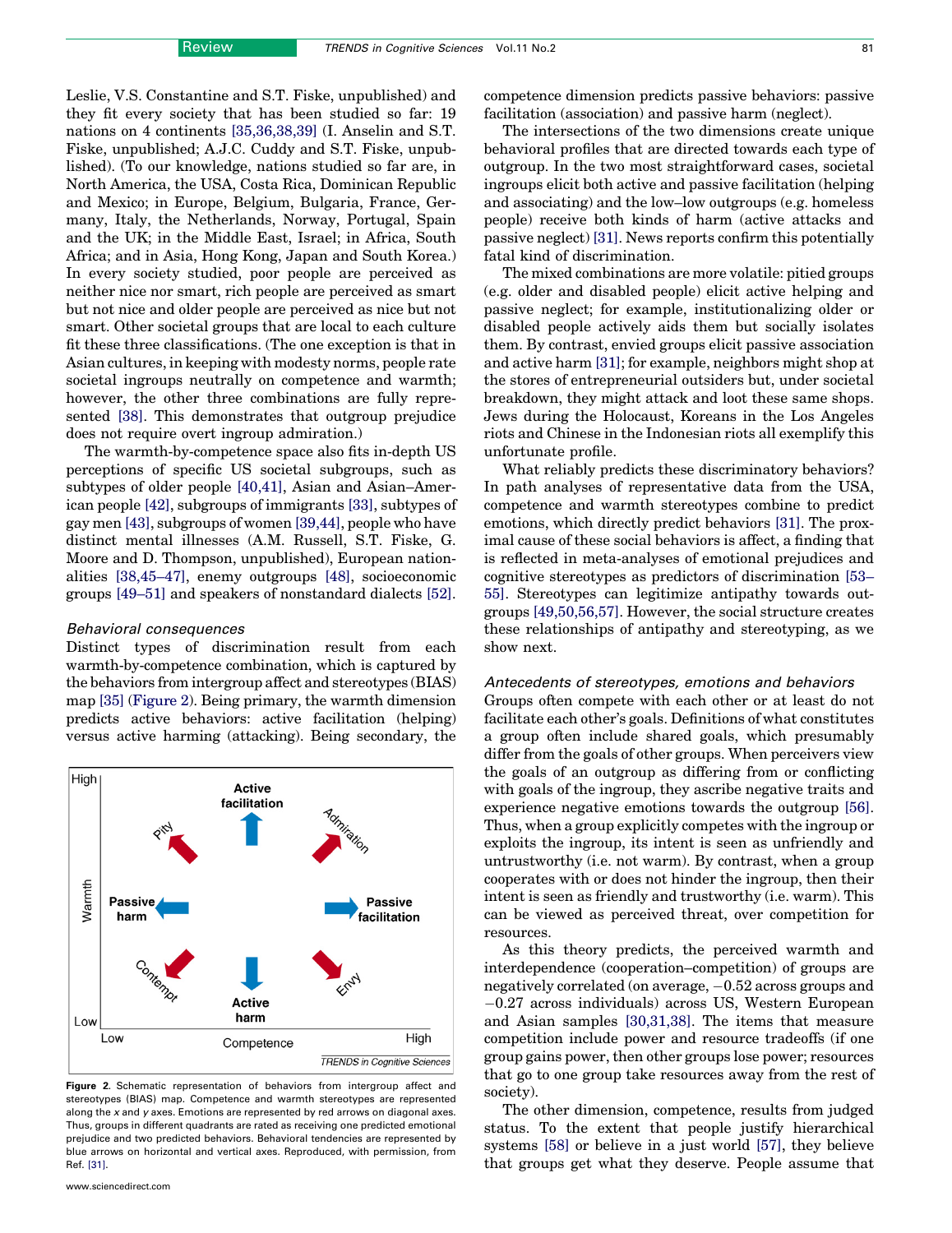<span id="page-5-0"></span>high- versus low-status groups merit their positions because they are, respectively, more versus less competent.

Of the 19 nations we have studied, the status–competence correlations average 0.94 across groups and 0.77 across individuals [\[30,31,38\],](#page-6-0) which suggests that these constructs are, effectively, identical. Yet the status measure includes prestigious jobs (which potentially could result from advantageous birth, connections or nepotism) and economic success (which potentially could result from luck or inheritance); the status measure is demographic, whereas the competence measure comprises traits. However, instead of resentment towards the privileged and sympathy for the underdog, on average, people endorse the apparent meritocracy and infer that (for groups) high status invariably reflects competence. However, people vary ideologically; people who endorse group hierarchies or who believe in a just world show higher status–competence correlations for perceptions of generic individuals [\[59\].](#page-6-0)

Evidence for these social structural predictors (status and interdependence) is not only correlational, but also causal, based on experimental investigations of intergroup perception. When US citizens rate hypothetical groups that vary in ascribed status (P. Caprariello, A.J.C. Cuddy and S.T. Fiske, unpublished) or guess about unseen people living in expensive versus inexpensive houses [\[59\]](#page-6-0), they infer the competence of the groups and individuals that are involved. Inter-nation perceptions show similar findings [\[48,60\]](#page-6-0).

Returning to individual-person perception, new findings suggest interpersonal parallels to these intergroup predictors. Individuals who are arbitrarily placed in competition or cooperation respectively dislike or like each other; likewise, random assignment to status determines respect or disrespect (A.M. Russell and S.T. Fiske, unpublished). Like groups, individuals differentiate upward from downward status and contrast competition with assimilation [\[61\].](#page-6-0)

#### Summary

Warmth and competence are reliably universal dimensions of social judgment across stimuli, cultures and time. The consistency with which these dimensions appear might reflect the answers to two basic survival questions: first, and crucially, does the other person or group intend to harm or help me (or us)? Secondarily, does the other have the ability to enact those intentions? If these dimensions do reflect survival value, warmth and competence are not merely psychometric curiosities but enduring, fundamental and (arguably) evolved aspects of social perception. Furthermore, how individuals and groups are perceived on these dimensions results from structural relationships. Interdependence predicts perceived warmth, and status predicts perceived competence. Particular combinations of these perceived dimensions have distinct emotional and behavioral consequences. This is a particularly pertinent issue in terms of group-based prejudices. Typically, group stereotypes appear high on one dimension and low on the other; the ensuing ambivalent affect and volatile behavior potentially endanger constructive intergroup relationships.

#### Acknowledgements

The authors would like to acknowledge the editors and reviewers, as well as the many researchers contributing to this literature.

#### **References**

- 1 Abelson, R.P. et al. (1982) Affective and semantic components in political person perception. J. Pers. Soc. Psychol. 42, 619–630
- 2 Kinder, D.R. et al. (1980) Presidential prototypes. Polit. Behav. 2, 315– 338
- 3 Wojciszke, B. and Klusek, B. (1996) Moral and competence-related traits in political perception. Pol. Psychol. Bull. 27, 319–324
- 4 Chemers, M.M. (1997) An Integrative Theory of Leadership, Lawrence Erlbaum Associates
- 5 Wojciszke, B. et al. (1998) On the dominance of moral categories in impression formation. Pers. Soc. Psychol. Bull. 24, 1245–1257
- 6 Wojciszke, B. (1994) Multiple meanings of behavior: construing actions in terms of competence or morality. J. Pers. Soc. Psychol. 67, 222–232
- 7 Wojciszke, B. (2005) Affective concomitants of information on morality and competence. Eur. Psychol. 10, 60–70
- 8 Cacioppo, J.T. et al. (1997) Beyond bipolar conceptualizations and measures: the case of attitudes and evaluative space. Pers. Soc. Psychol. Rev. 1, 3–25
- 9 Peeters, G. (2001) From good and bad to can and must: subjective necessity of acts associated with positively and negatively valued stimuli. Eur. J. Soc. Psychol. 31, 125–136
- 10 Reeder, G.D. et al.  $(2002)$  Inferences about the morality of an aggressor: the role of perceived motive. J. Pers. Soc. Psychol. 83, 789–803
- 11 Wojciszke, B. et al. (1993) Effects of information content and evaluative extremity on positivity and negativity biases. J. Pers. Soc. Psychol. 64, 327–336
- 12 Wojciszke, B. et al. (1998) Moral competence-related traits: how do they differ? Pol. Psychol. Bull. 29, 283–294
- 13 Ybarra, O. et al. (2001) Young and old adults' concerns about morality and competence. Motiv. Emot. 25, 85–100
- 14 Willis, J. and Todorov, A. (2006) First impressions: making up your mind after a 100-ms exposure to a face. Psychol. Sci. 17, 592–598
- 15 Abele, A.E. (2003) The dynamics of masculine–agentic and feminine– communal traits: findings from a prospective study. J. Pers. Soc. Psychol. 85, 768–776
- 16 Wojciszke, B. (1997) Parallels between competence- versus moralityrelated traits and individualistic versus collectivistic values. Eur. J. Soc. Psychol. 27, 245–256
- 17 Singh, R. and Teoh, J.B.P. (2000) Impression formation from intellectual and social traits: evidence for behavioural adaptation and cognitive processing. Br. J. Soc. Psychol. 39, 537–554
- 18 Ybarra, O. and Stephan, W.G. (1999) Attributional orientations and the prediction of behavior: the attribution–prediction bias. J. Pers. Soc. Psychol. 76, 718–727
- 19 Skowronski, J.J. and Carlston, D.E. (1987) Social judgment and social memory: the role of cue diagnosticity in negativity, positivity, and extremity biases. J. Pers. Soc. Psychol. 52, 689–699
- 20 Tausch, N. et al. The confirmability and disconfirmability of trait concepts revisited: does content matter? J. Pers. Soc. Psychol. (in press)
- 21 Fiske, S.T. (1980) Attention and weight in person perception: the impact of negative and extreme behavior. J. Pers. Soc. Psychol. 38, 889–906
- 22 Rosenberg, S. et al. (1968) A multidimensional approach to the structure of personality impressions. J. Pers. Soc. Psychol. 9, 283–294
- 23 Zanna, M. and Hamilton, D. (1972) Attribute dimensions and patterns of trait inferences. Psychon. Sci. 27, 353–354
- 24 Judd, C.M. et al. (2005) Fundamental dimensions of social judgment: understanding the relations between judgments of competence and warmth. J. Pers. Soc. Psychol. 89, 899–913
- 25 Fiske, S.T. and Taylor, S.E. Social Cognition (3rd edn), McGraw-Hill (in press)
- 26 Fiske, S.T. (1998) Stereotyping, prejudice, and discrimination. In The Handbook of Social Psychology (4th edn) (Gilbert, D.T. et al., eds), pp. 357–411, McGraw-Hill
- 27 Yzerbyt, V. et al. (2005) Not competent but warm...really? Compensatory stereotypes in the French-speaking world. Group Process. Intergroup Relat. 8, 291–308
- 28 Fiske, S.T. et al. (1999) (Dis)respecting versus (dis)liking: status and interdependence predict ambivalent stereotypes of competence and warmth. J. Soc. Issues 55, 473–491